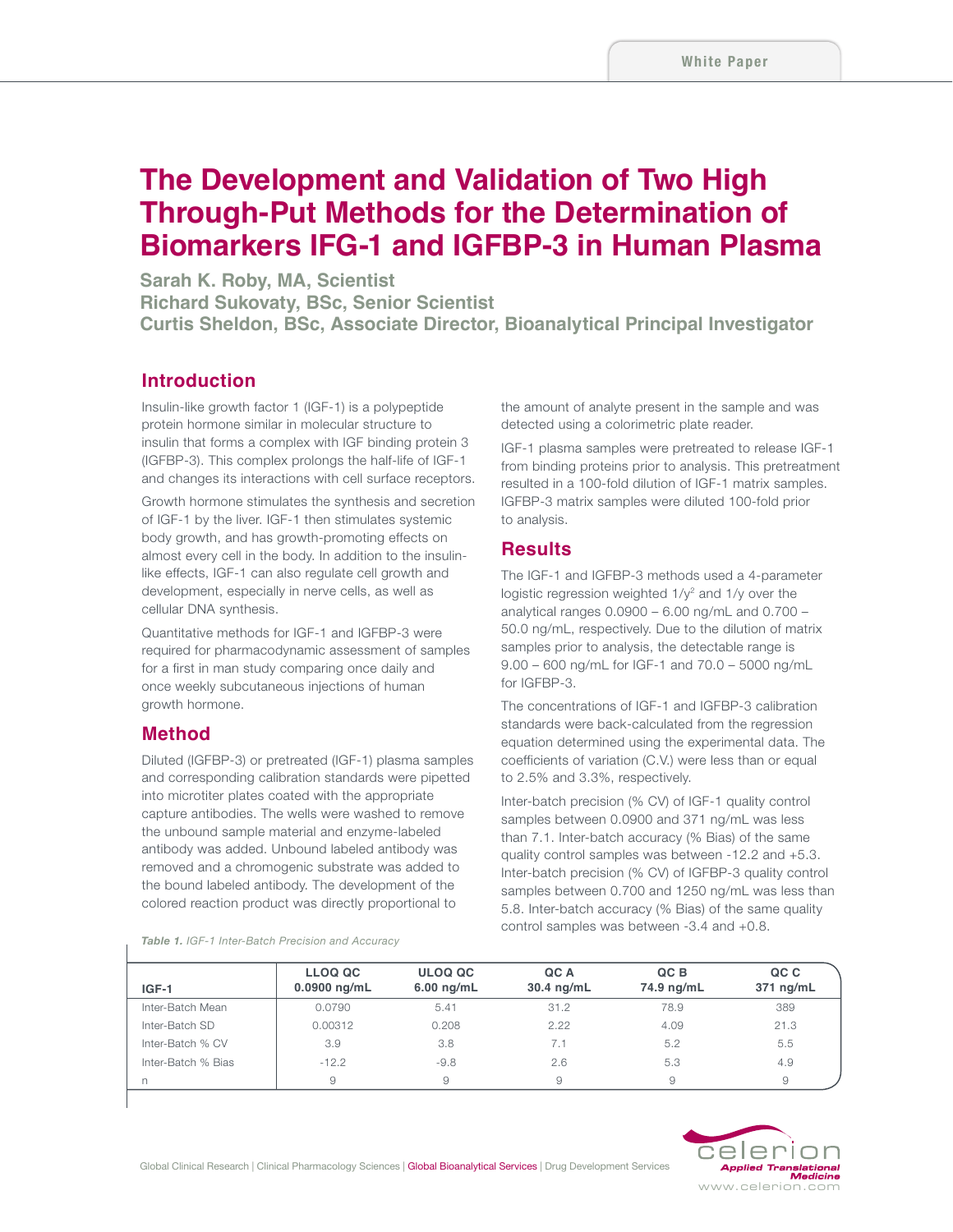| IGFBP-3            | <b>LLOQ QC</b><br>$0.700$ ng/mL | QC A<br>$2.00$ ng/mL | QC B<br>$15.0$ ng/mL | QC C<br>35.0 ng/mL | <b>ULOQ QC</b><br>50.0 ng/mL | $DF = 100$ QC E<br>1250 ng/mL |
|--------------------|---------------------------------|----------------------|----------------------|--------------------|------------------------------|-------------------------------|
| Inter-Batch Mean   | 0.678                           | 1.95                 | 14.6                 | 33.8               | 49.2                         | 1260                          |
| Inter-Batch SD     | 0.0391                          | 0.0761               | 0.292                | 0.471              | 1.70                         | 62.1                          |
| Inter-Batch % CV   | 5.8                             | 3.9                  | 2.0                  | 1.4                | 3.5                          | 4.9                           |
| Inter-Batch % Bias | $-3.1$                          | $-2.5$               | $-2.7$               | $-3.4$             | $-1.6$                       | 0.8                           |
| n                  | 9                               | 9                    | 9                    | 9                  | 9                            | 9                             |

*Table 2. IGFBP-3 Inter-Batch Precision and Accuracy*

Short-term stability in plasma was established for 5 hours for both IGF-1 and IGFBP-3 at ambient temperature.

Freeze and thaw stability in plasma was established for four and five freeze (-20°C) and thaw (ambient temperature) cycles for IGF-1 and IGFBP-3, respectively. Long-term stability of matrix samples was established for 111 days when stored at -20°C for IGF-1 and 211 days when stored at -20°C for IGFBP-3.

Sample collection and handling stability was established in whole blood for 2 hours at 5°C under white light for both IGF-1 and IGFBP-3.

*Table 3. Stability of IGF-1 During Sample Collection and Handling from Human Whole Blood (EDTA) at Ambient Temperature Under White Light Conditions*

|              | Lot A     |             |           | Lot B       | Lot C     |             |  |
|--------------|-----------|-------------|-----------|-------------|-----------|-------------|--|
|              | 0 minutes | 120 minutes | 0 minutes | 120 minutes | 0 minutes | 120 minutes |  |
| (ng/mL)      | 78.4      | 79.6        | 116       | 115         | 54.7      | 64.9        |  |
|              | 78.6      | 77.6        | 114       | 113         | 56.1      | 60.6        |  |
|              | 78.7      | 80.1        | 109       | 111         | 56.8      | 64.9        |  |
|              | 79.2      | 74.7        | 111       | 104         | 61.8      | 63.7        |  |
|              | 76.6      | 80.0        | 115       | 111         | 58.5      | 62.6        |  |
|              | 80.2      | 79.7        | 112       | 118         | 57.1      | 62.6        |  |
| Mean         | 78.6      | 78.6        | 113       | 112         | 57.5      | 63.2        |  |
| % CV         | 1.5       | 2.7         | 2.3       | 4.2         | 4.3       | 2.6         |  |
| % of Control |           | 100.0       |           | 99.1        |           | 109.9       |  |
| n            | 6         | 6           | 6         | 6           | 6         | 6           |  |

*Table 4. Stability of IGFBP-3 During Sample Collection and Handling from Human Whole Blood (EDTA) at Ambient Temperature Under White Light Conditions*

|              | Lot A     |             |           | Lot B       | Lot C     |             |
|--------------|-----------|-------------|-----------|-------------|-----------|-------------|
|              | 0 minutes | 120 minutes | 0 minutes | 120 minutes | 0 minutes | 120 minutes |
|              | 1660      | 1690        | 3160      | 3040        | 1640      | 1500        |
|              | 1710      | 1630        | 2750      | 3020        | 1640      | 1520        |
|              | 1650      | 1650        | 2590      | 3020        | 1530      | 1470        |
|              | 1710      | 1680        | 3170      | 3060        | 1640      | 1590        |
|              | 1760      | 1740        | 3200      | 3240        | 1500      | 1500        |
|              | 1760      | 1690        | 3120      | 3080        | 1640      | 1530        |
|              |           |             |           |             |           |             |
| Mean         | 1710      | 1680        | 3000      | 3080        | 1600      | 1520        |
| % CV         | 2.8       | 2.3         | 8.7       | 2.7         | 4.1       | 2.7         |
| % of Control |           | 98.2        |           | 102.7       |           | 95.0        |
| n.           | 6         | 6           | 6         | 6           | 6         | 6           |